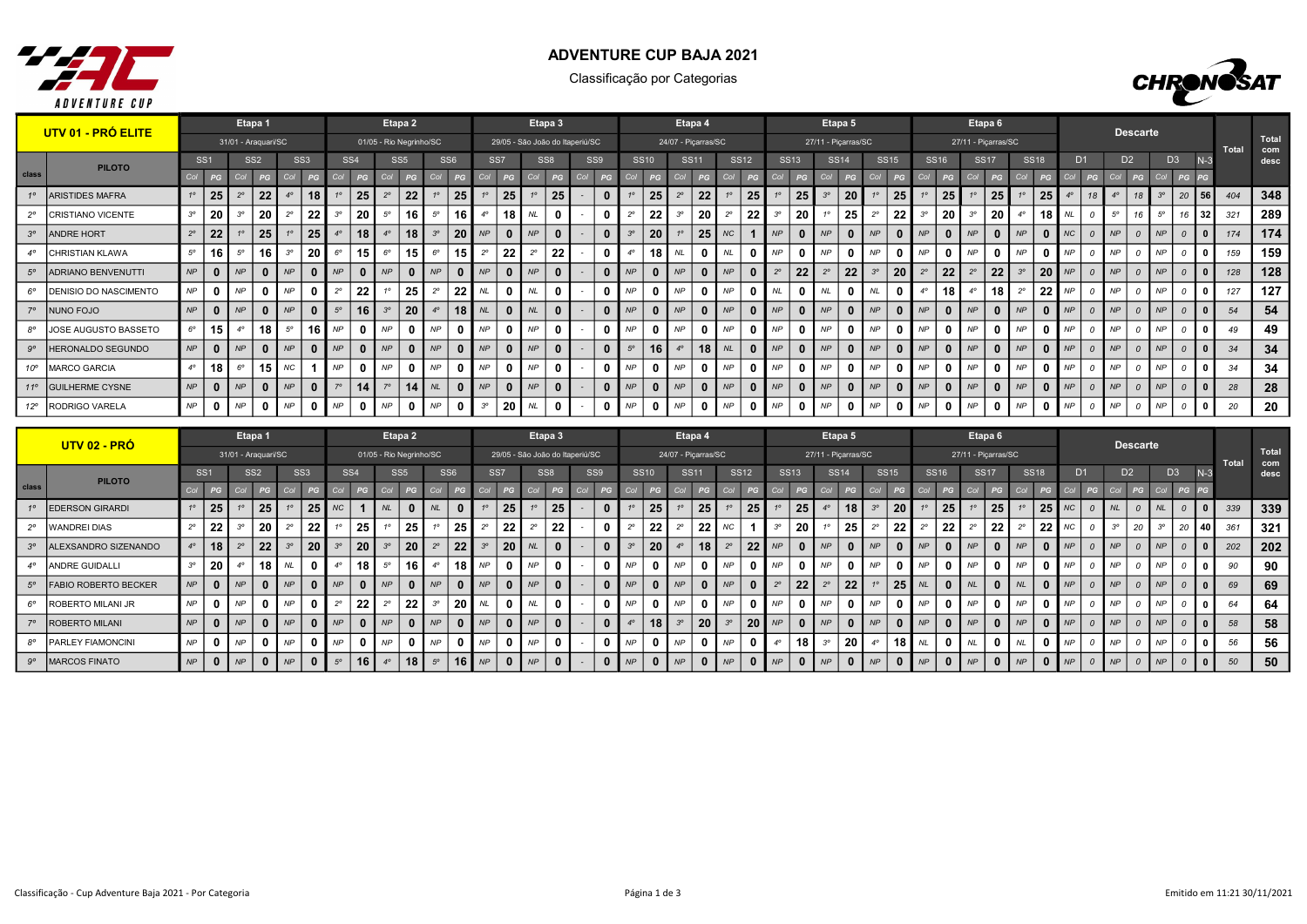

## ADVENTURE CUP BAJA 2021

Classificação por Categorias



|                 | <b>UTV 03 - ESTREANTES</b>  |             |                 |             | Etapa 1                 |             |                 |                 |                 |                         | Etapa 2         |                 |                 |              |                 | Etapa 3         |              |                                 |                 |                      |              |              | Etapa 4             |              |                   |                        | Etapa 5                      |             |              |                  |              | Etapa <sub>6</sub>  |              |             |              |                |                |                |                 |                |                |              |       |                     |
|-----------------|-----------------------------|-------------|-----------------|-------------|-------------------------|-------------|-----------------|-----------------|-----------------|-------------------------|-----------------|-----------------|-----------------|--------------|-----------------|-----------------|--------------|---------------------------------|-----------------|----------------------|--------------|--------------|---------------------|--------------|-------------------|------------------------|------------------------------|-------------|--------------|------------------|--------------|---------------------|--------------|-------------|--------------|----------------|----------------|----------------|-----------------|----------------|----------------|--------------|-------|---------------------|
|                 |                             |             |                 |             | 31/01 - Araquari/SC     |             |                 |                 |                 | 01/05 - Rio Negrinho/SC |                 |                 |                 |              |                 |                 |              | 29/05 - São João do Itaperiú/SC |                 |                      |              |              | 24/07 - Picarras/SC |              |                   |                        | 27/11 - Picarras/SC          |             |              |                  |              | 27/11 - Picarras/SC |              |             |              |                |                |                | <b>Descarte</b> |                |                |              | Total | <b>Total</b><br>com |
|                 | <b>PILOTO</b>               |             | SS <sub>1</sub> |             | SS <sub>2</sub>         |             | SS <sub>3</sub> |                 | SS <sub>4</sub> |                         | SS <sub>5</sub> | SS <sub>6</sub> |                 |              | SS <sub>7</sub> | SS <sub>8</sub> |              |                                 | SS <sub>9</sub> |                      | <b>SS10</b>  |              | <b>SS11</b>         | <b>SS12</b>  |                   | <b>SS13</b>            | <b>SS14</b>                  |             | <b>SS15</b>  | SS <sub>16</sub> |              | <b>SS17</b>         |              | <b>SS18</b> |              | D <sub>1</sub> |                | D <sub>2</sub> |                 | D <sub>3</sub> |                | $N-3$        |       | desc                |
| class           |                             | Col         | PG              | Col         | PG                      | Col         | PG              | Col             | PG              | Col                     | PG              | Col             | PG              | Col          | PG              | Col             | PG           | Col                             | PG              | Col                  | PG           | Col          | PG                  | Col          | PG                | PG<br>Col              | Col<br>PG                    | Col         | PG           | Col              | PG           | Col                 | PG           | Col         | PG           |                | PG             | Col            | PG              | Col            | PG             |              |       |                     |
| $1^{\circ}$     | <b>GUSTAVO SCHMIDT</b>      | $4^\circ$   | 18              | $3^{\circ}$ | 20                      | $1^{\circ}$ | 25              | 10              | 25              | $1^\circ$               | 25              | $1^{\circ}$     | 25              | $1^{\circ}$  | 25              | $11^{\circ}$    | 10           |                                 | $\Omega$        | NC                   | -1           | $1^\circ$    | 25                  | $10^{\circ}$ | 11                | 25<br>10               | $9^{\circ}$<br>12            | NL          | $\mathbf{0}$ | $1^{\circ}$      | 25           | $1^{\circ}$         | 25           | $1^{\circ}$ | 25           | NC             | $\Omega$       | <b>NL</b>      | $\mathcal{O}$   | 11             | 10             | 10           | 322   | 312                 |
| $2^{\circ}$     | <b>DAVID NILSON PEREIRA</b> | NP          | $\mathbf{0}$    | <b>NP</b>   | 0                       | NP          | $\mathbf{0}$    | $4^\circ$       | 18              | 70                      | 14              | 11 <sup>c</sup> | 10              | $3^{\circ}$  | 20              | 10              | 25           |                                 | 0               | $10^{\circ}$         | 11           | $4^\circ$    | 18                  | $4^\circ$    | 18                | 20<br>$3^{\circ}$      | 22<br>$2^{\circ}$            | $3^{\circ}$ | 20           | $4^\circ$        | 18           | 3 <sup>o</sup>      | 20           | $3^{\circ}$ | 20           | <b>NP</b>      | $\mathcal{O}$  | <b>NP</b>      | 0               | <b>NP</b>      | $\mathcal{O}$  |              | 254   | 254                 |
| $3^{\circ}$     | <b>CLAUDIR HEIL</b>         | NP          | $\mathbf{0}$    | NP          | $\mathbf{0}$            | NP          | $\mathbf{0}$    | 13 <sup>o</sup> | 8               | 17°                     |                 | 13°             | 8               | $5^\circ$    | 16              | $9^\circ$       | 12           |                                 | $\bf{0}$        | $3^{\circ}$          | 20           | $3^{\circ}$  | 20                  | $3^{\circ}$  | 20                | 22<br>$2^{\circ}$      | 25<br>10                     | $2^{\circ}$ | 22           | $3^{\circ}$      | 20           | $2^{\circ}$         | 22           | $2^{\circ}$ | 22           | <b>NP</b>      | $\overline{a}$ | NP             | $\mathcal{O}$   | NP             | $\Omega$       |              | 241   | 241                 |
|                 | <b>TONY COSTA</b>           | $5^{\circ}$ | 16              | NL.         | 0                       | $3^{\circ}$ | 20              | $2^{\circ}$     | 22              | $4^\circ$               | 18              | $4^\circ$       | 18              | $2^{\circ}$  | 22              | $2^{\circ}$     | 22           |                                 | 0               | $2^{\circ}$          | 22           | ΝC           |                     | $2^{\circ}$  | 22                | <b>NP</b><br>0         | NP<br>n                      | NP          | 0            | NP               | n            | <b>NP</b>           | 0            | <b>NP</b>   | 0            | <b>NP</b>      | $\Omega$       | <b>NP</b>      | $\Omega$        | NP             | $\overline{a}$ |              | 183   | 183                 |
| $5^{\circ}$     | <b>EDUARDO BIANCHINI</b>    | $1^\circ$   | 25              | $4^\circ$   | 18                      | NL          | $\mathbf{0}$    | 15°             | 6               | $2^{\circ}$             | 22              | $2^{\circ}$     | 22              | NP           | $\mathbf{0}$    | NP              | $\bf{0}$     |                                 | $\mathbf{0}$    | $1^{\circ}$          | 25           | $2^{\circ}$  | 22                  | 10           | 25                | NP<br>$\Omega$         | NP<br>$\mathbf{0}$           | NP          | $\mathbf{0}$ | NP               | $\bf{0}$     | NP                  | $\mathbf{0}$ | NP          | $\mathbf{0}$ | <b>NP</b>      | $\overline{0}$ | NP             | $\mathcal{O}$   | NP             | $\mathcal{O}$  | $\Omega$     | 165   | 165                 |
| $6^{\circ}$     | <b>EDUARDO MAFRA</b>        | NP          | $\mathbf{0}$    | <b>NP</b>   | 0                       | NP          | $\mathbf 0$     | NP              | 0               | NP                      | 0               | NP              | 0               | NP           | $\mathbf{0}$    | NP              | 0            |                                 | 0               | $7^\circ$            | 14           | $7^\circ$    | 14                  | $8^{\circ}$  | 13                | 13<br>$8^{\circ}$      | $8^{\circ}$<br>13            | $8^{\circ}$ | 13           | $6^{\circ}$      | 15           | $5^{\circ}$         | 16           | $5^{\circ}$ | 16           | NP             | $\overline{0}$ | <b>NP</b>      | $\mathcal O$    | NP             | $\mathcal{O}$  | $\Omega$     | 127   | 127                 |
|                 | <b>ROBERTO JUNKES</b>       | NP          | $\bf{0}$        | NP          | 0                       | NP          | $\bf{0}$        | NP              | $\mathbf 0$     | NP                      | $\mathbf{0}$    | NP              | $\mathbf{0}$    | $8^{\circ}$  | 13              | $4^{\circ}$     | 18           |                                 | $\Omega$        | $6^{\circ}$          | 15           | $6^{\circ}$  | 15                  | $7^\circ$    | 14                | $9^{\circ}$<br>$12 \,$ | $4^\circ$<br>18              | $5^{\circ}$ | 16           | $N\!L$           | $\mathbf{0}$ | <b>NL</b>           | $\mathbf{0}$ | <b>NL</b>   | $\bf{0}$     | <b>NP</b>      | $\Omega$       | NP             | $\Omega$        | NP             | $\mathcal{O}$  | n            | 121   | 121                 |
| $8^{\circ}$     | <b>IVAN NASCIMENTO</b>      | NP          | $\mathbf{0}$    | NP          | $\mathbf{0}$            | NP          | $\Omega$        | $12^{\circ}$    | 9               | 15°                     | 6               | $12^{\circ}$    | 9               | $7^\circ$    | 14              | $8^{\circ}$     | 13           |                                 | 0               | $5^{\circ}$          | 16           | $5^\circ$    | 16                  | $5^{\circ}$  | 16                | NP<br>0                | NP<br>$\mathbf{0}$           | NP          | $\mathbf{0}$ | <b>NP</b>        | $\mathbf{0}$ | NP                  | 0            | <b>NP</b>   | $\Omega$     | <b>NP</b>      | $\overline{0}$ | <b>NP</b>      | $\mathcal{O}$   | NP             | $\mathcal{O}$  |              | 99    | 99                  |
| $9^{\circ}$     | <b>LEANDRO KASMIRSKI</b>    | NP          | $\mathbf{0}$    | NP          | 0                       | NP          | $\mathbf{0}$    | <b>NP</b>       | $\bf{0}$        | NP                      | $\mathbf{0}$    | NP              | $\mathbf{0}$    | NP           | $\mathbf{0}$    | NP              | $\mathbf{0}$ |                                 | $\bf{0}$        | NP                   | $\mathbf{0}$ | <b>NP</b>    | $\bf{0}$            | NP           | $\bf{0}$          | $5^{\circ}$<br>16      | $5^{\rm o}$<br>16            | $1^{\circ}$ | 25           | $2^{\circ}$      | 22           | $6^{\circ}$         | 15           | <b>NL</b>   | $\bf{0}$     | <b>NP</b>      | $\Omega$       | NP             | $\Omega$        | NP             | $\mathcal{O}$  |              | 94    | 94                  |
| $10^{\circ}$    | ARTUR HUSCHER               | NP          | $\mathbf{0}$    | NP          | - 0                     | NP          | $\mathbf 0$     | 10 <sup>o</sup> | 11              | 12°                     | 9               | <b>NL</b>       | 0               | $9^{\circ}$  | 12              | $7^\circ$       | 14           |                                 | 0               | NL                   | $\Omega$     | NL           | 0                   | NL           | 0                 | 14                     | $7^\circ$<br>14              | 70          | 14           | NL               | 0            | <b>NL</b>           | 0            | <b>NL</b>   | n            | <b>NP</b>      | $\mathcal{O}$  | <b>NP</b>      | $\Omega$        | <b>NP</b>      | $\Omega$       |              | 88    | 88                  |
| $11^{\circ}$    | <b>ARAMIS WAGNER</b>        | NP          | $\mathbf{0}$    | NP          | $\mathbf{0}$            | NP          | $\Omega$        | $7^\circ$       | 14              | $14^{\circ}$            | $\overline{7}$  | NL              | $\mathbf{0}$    | $6^{\circ}$  | 15              | NC              | $\mathbf{1}$ |                                 | $\bf{0}$        | $9^{\circ}$          | 12           | $9^{\circ}$  | 12                  | $9^{\circ}$  | $12 \overline{ }$ | NP<br>$\mathbf{0}$     | NP<br>$\mathbf{0}$           | NP          | $\mathbf{0}$ | NP               | $\bf{0}$     | NP                  | $\mathbf{0}$ | NP          | $\Omega$     | NP             | $\Omega$       | NP             | $\Omega$        | NP             | $\mathcal{O}$  |              | 73    | 73                  |
| $12^{\circ}$    | ROBERTO MANOEL              | $2^{\circ}$ | 22              | $1^\circ$   | 25                      | $2^{\circ}$ | 22              | NP              | 0               | NP                      | 0               | NP              | 0               | NP           | 0               | NP              | 0            |                                 | 0               | NP                   | $\mathbf{0}$ | <b>NP</b>    | 0                   | <b>NP</b>    | 0                 | NP<br>0                | NP<br>0                      | NP          | 0            | NP               | 0            | NP                  | 0            | NP          | 0            | <b>NP</b>      | $\mathcal{O}$  | NP             | $\mathcal O$    | NP             | $\Omega$       |              | 69    | 69                  |
| 13 <sup>°</sup> | <b>ISRAEL KUELKAMP</b>      | NP          | $\mathbf{0}$    | NP          | 0                       | NP          | $\mathbf{0}$    | <b>NP</b>       | $\mathbf{0}$    | NP                      | $\mathbf{0}$    | NP              | $\mathbf{0}$    | $4^\circ$    | 18              | $3^{\circ}$     | 20           |                                 | $\mathbf 0$     | $4^\circ$            | 18           | $10^{\circ}$ | 11                  | NL           | $\bf{0}$          | NP<br>0                | NP<br>$\mathbf{0}$           | NP          | $\mathbf{0}$ | NP               | $\bf{0}$     | NP                  | $\mathbf{0}$ | NP          | $\mathbf{0}$ | <b>NP</b>      | $\Omega$       | NP             | $\Omega$        | NP             | $\mathcal{O}$  |              | 67    | 67                  |
| $14^{\circ}$    | <b>DANIEL BENDER</b>        | NP          | $\mathbf{0}$    | NP          | 0                       | NP          | $\mathbf 0$     | NP              | 0               | NP                      | 0               | NP              | 0               | 16°          | 5               | $10^{\circ}$    | 11           |                                 | $\mathbf{0}$    | NP                   | $\Omega$     | <b>NP</b>    | 0                   | NP           | 0                 | $6^{\circ}$<br>15      | $6^{\circ}$<br>15            | $4^\circ$   | 18           | <b>NL</b>        | 0            | <b>NL</b>           | 0            | <b>NL</b>   | 0            | <b>NP</b>      | - 0            | NP             | $\mathcal O$    | <b>NP</b>      | $\mathcal{O}$  | - 0          | 64    | 64                  |
| $15^\circ$      | CARLOS FRUCTUOSO            | $3^{\circ}$ | 20              | $2^{\circ}$ | 22                      | $4^\circ$   | 18              | NP              | $\bf{0}$        | NP                      | $\mathbf{0}$    | NP              | $\mathbf{0}$    | NP           | $\mathbf{0}$    | NP              | $\mathbf{0}$ |                                 | $\mathbf{0}$    | NP                   |              | NP           | $\bf{0}$            | NP           | $\mathbf{0}$      | NP<br>$\Omega$         | NP<br>$\mathbf{0}$           | NP          | $\bf{0}$     | NP               | $\mathbf{0}$ | NP                  | $\mathbf{0}$ | NP          | $\bf{0}$     | <b>NP</b>      | $\mathcal{O}$  | NP             | $\Omega$        | NP             | $\mathcal{O}$  |              | 60    | 60                  |
| 16°             | <b>EMERSON CAVALLI</b>      | NP          | $\mathbf{0}$    | <b>NP</b>   | 0                       | NP          | $\Omega$        | 3 <sup>o</sup>  | 20              | $5^{\circ}$             | 16              | $5^{\circ}$     | 16              | 15°          | 6               | $N\!L$          | 0            |                                 | 0               | NP                   | $\Omega$     | <b>NP</b>    | 0                   | NP           | 0                 | NP<br>0                | NP<br>0                      | NP          | $\mathbf{0}$ | <b>NP</b>        | $\bf{0}$     | NP                  | 0            | NP          | $\mathbf{0}$ | <b>NP</b>      | $\mathcal{O}$  | <b>NP</b>      | $\Omega$        | NP             | $\Omega$       |              | 58    | 58                  |
| $17^{\circ}$    | <b>GIULIANO WESTENDORFF</b> | NP          | $\bf{0}$        | NP          | 0                       | NP          | $\mathbf{0}$    | $8^{\circ}$     | 13              | $9^{\circ}$             | $12 \,$         | $14^\circ$      | $\overline{7}$  | $12^{\circ}$ | 9               | $5^\circ$       | 16           |                                 | $\mathbf 0$     | NP                   | $\mathbf{0}$ | <b>NP</b>    | $\bf{0}$            | NP           | $\bf{0}$          | NP<br>0                | NP<br>$\mathbf{0}$           | NP          | $\bf{0}$     | NP               | $\bf{0}$     | NP                  | $\mathbf{0}$ | NP          | $\mathbf{0}$ | <b>NP</b>      | $\overline{0}$ | NP             | $\overline{0}$  | NP             | $\mathcal{O}$  | $\mathbf{0}$ | 57    | 57                  |
| 18°             | RICARDO GON                 | NP          | $\mathbf{0}$    | NP          | - 0                     | NP          | $\mathbf 0$     | NP              | 0               | NP                      | n               | NP              | $\Omega$        | NP           | $\Omega$        | NP              | 0            |                                 | 0               | NP                   |              | <b>NP</b>    | 0                   | <b>NP</b>    | n                 | 18<br>$4^\circ$        | $3^{\circ}$<br>20            | $6^{\circ}$ | 15           | $N\!L$           | n            | <b>NL</b>           | 0            | <b>NL</b>   | n            | <b>NP</b>      | $\mathcal{O}$  | <b>NP</b>      | 0               | <b>NP</b>      | $\Omega$       |              | 53    | 53                  |
| 19°             | RUBENS SALIN CARVALHO       | NP          | $\mathbf{0}$    | NP          | $\mathbf{0}$            | NP          | $\mathbf{0}$    | $6^{\circ}$     | 15              | $6^{\circ}$             | 15              | $7^\circ$       | 14              | $14^\circ$   | $\overline{7}$  | NL              | $\mathbf{0}$ |                                 | $\bf{0}$        | NP                   | $\mathbf{0}$ | <b>NP</b>    | $\bf{0}$            | NP           | $\mathbf{0}$      | NP<br>0                | NP<br>$\bf{0}$               | NP          | $\mathbf{0}$ | NP               | $\mathbf{0}$ | NP                  | $\mathbf{0}$ | NP          | $\mathbf{0}$ | <b>NP</b>      | $\Omega$       | NP             | $\Omega$        | NP             | $\mathcal{O}$  | n            | 51    | 51                  |
| $20^{\circ}$    | ELDO UMBELINO JUNIOR        | NP          | $\mathbf{0}$    | NP          | 0                       | NP          | $\mathbf 0$     | $9^{\circ}$     | 12              | $11^{\circ}$            | 10              | $10^{\circ}$    | 11              | $17^{\circ}$ | 4               | <b>NL</b>       | 0            |                                 | $\mathbf 0$     | NP                   | $\Omega$     | <b>NP</b>    | 0                   | NP           | 0                 | $10^{\circ}$<br>11     | <b>NL</b><br>0               | <b>NL</b>   | $\mathbf{0}$ | <b>NL</b>        | 0            | <b>NL</b>           | 0            | NL          | 0            | <b>NP</b>      | $\mathcal{O}$  | NP             | $\mathcal O$    | NP             | $\mathcal O$   | $\Omega$     | 48    | 48                  |
| $21^{\circ}$    | <b>FABIO BEAL</b>           | NP          | $\bf{0}$        | NP          | -0                      | NP          | $\bf{0}$        | $5^\circ$       | 16              | 13 <sup>o</sup>         | 8               | 8 <sup>c</sup>  | 13              | 13°          | 8               | NL              | $\mathbf{0}$ |                                 | $\Omega$        | NC                   | -1           | <b>NL</b>    | $\bf{0}$            | NL           | n                 | NP<br>0                | NP<br>$\bf{0}$               | NP          | $\Omega$     | NP               | $\bf{0}$     | NP                  | $\mathbf{0}$ | NP          | $\bf{0}$     | <b>NP</b>      | $\Omega$       | NP             | $\Omega$        | NP             | $\Omega$       |              | 46    | 46                  |
| $22^{\circ}$    | PEDRO LORENZET              | NP          | $\mathbf{0}$    | NP          | 0                       | NP          | $\Omega$        | 16°             | 5               | $3^{\circ}$             | 20              | $3^{\circ}$     | 20              | NP           | $\mathbf{0}$    | NP              | $\mathbf{0}$ |                                 | 0               | NP                   | n            | <b>NP</b>    | 0                   | <b>NP</b>    | $\mathbf{0}$      | NL<br>0                | NL<br>0                      | NL          | $\mathbf{0}$ | $N\!L$           | $\mathbf{0}$ | $N\!L$              | $\mathbf{0}$ | <b>NL</b>   | 0            | <b>NP</b>      | $\mathcal{O}$  | NP             | 0               | NP             | $\mathcal{O}$  |              | 45    | 45                  |
| 23 <sup>o</sup> | <b>OLIVER DA SILVA</b>      | NC          | $\mathbf{1}$    | NL          | 0                       | NL          | $\mathbf{0}$    | $17^{\circ}$    | 4               | $8^{\circ}$             | 13              | $6^{\circ}$     | 15 <sup>1</sup> | $10^{\circ}$ | 11              | NL              | 0            |                                 | $\bf{0}$        | NP                   |              | <b>NP</b>    | $\mathbf 0$         | NP           | $\mathbf{0}$      | NP<br>0                | NP<br>$\mathbf{0}$           | NP          | $\Omega$     | NP               | $\mathbf{0}$ | NP                  | $\mathbf{0}$ | NP          | $\bf{0}$     | NP             | $\mathcal{O}$  | NP             | $\mathcal{O}$   | NP             | $\Omega$       |              | 44    | 44                  |
| $24^{\circ}$    | RONAN DEMARCHI              | NP          | $\mathbf{0}$    | NP          | - 0                     | NP          | $\Omega$        | <b>NP</b>       | 0               | <b>NP</b>               | 0               | <b>NP</b>       | 0               | NP           | <sup>0</sup>    | NP              | 0            |                                 | 0               | $8^{\circ}$          | 13           | $8^{\circ}$  | 13                  | $6^{\circ}$  | 15                | NP<br>- 0              | NP<br>0                      | NP          | 0            | NP               | 0            | NP                  | 0            | NP          | 0            | <b>NP</b>      | $\Omega$       | NP             | $\mathcal{O}$   | NP             | $\mathcal{O}$  |              | 41    | 41                  |
| 25°             | <b>LEONARDO PEROTTO</b>     | NP          | $\mathbf{0}$    | NP          | $\mathbf{0}$            | NP          | $\mathbf{0}$    | $11^{\circ}$    | 10              | 10 <sup>o</sup>         | 11              | $9^{\circ}$     | 12              | NP           | $\mathbf{0}$    | NP              | $\bf{0}$     |                                 | $\mathbf{0}$    | NP                   | $\Omega$     | <b>NP</b>    | $\bf{0}$            | NP           | $\mathbf{0}$      | NP<br>$\Omega$         | NP<br>$\mathbf{0}$           | NP          | $\bf{0}$     | NP               | $\mathbf{0}$ | NP                  | $\mathbf{0}$ | NP          | $\mathbf{0}$ | <b>NP</b>      | $\Omega$       | NP             | $\Omega$        | NP             | $\mathcal{O}$  |              | 33    | 33                  |
| $26^{\circ}$    | MARCELO PEREIRA             | NP          | $\mathbf{0}$    | <b>NP</b>   | 0                       | NP          | $\mathbf{0}$    | NP              | $\mathbf{0}$    | NP                      | 0               | NP              | 0               | $11^{\circ}$ | 10              | $6^{\circ}$     | 15           |                                 | 0               | $\mathsf{NL}\xspace$ | 0            | <b>NL</b>    | 0                   | NL           | 0                 | NP<br>0                | NP<br>0                      | NP          | $\mathbf{0}$ | NP               | 0            | NP                  | 0            | NP          | 0            | <b>NP</b>      | $\mathcal{O}$  | NP             | 0               | <b>NP</b>      | $\mathcal{O}$  |              | 25    | 25                  |
| $27^{\circ}$    | <b>CAROLINA WEISHEIMER</b>  | $6^{\circ}$ | 15              | <b>NC</b>   | $\overline{\mathbf{1}}$ | NL          | $\bf{0}$        | <b>NP</b>       | 0               | NP                      | $\bf{0}$        | NP              | $\bf{0}$        | NP           | $\bf{0}$        | NP              | $\bf{0}$     |                                 | 0               | NP                   | $\bf{0}$     | <b>NP</b>    | 0                   | NP           | $\bf{0}$          | NP<br>0                | NP<br>$\mathbf{0}$           | NP          | $\bf{0}$     | NP               | $\mathbf{0}$ | NP                  | $\mathbf{0}$ | NP          | $\bf{0}$     | <b>NP</b>      | $\overline{a}$ | NP             | $\Omega$        | NP             | $\Omega$       |              | 16    | 16                  |
| $28^{\circ}$    | <b>TIAGO RAU</b>            | NP          | $\mathbf 0$     | NP          | 0                       | NP          | $\mathbf 0$     | $14^{\circ}$    | $\overline{7}$  | 16°                     | 5               | NL              | 0               | NP           | 0               | NP              | 0            |                                 | 0               | NP                   | $\Omega$     | <b>NP</b>    | 0                   | NP           | 0                 | NP<br>0                | $\mathsf{NP}$<br>$\mathbf 0$ | NP          | $\mathbf 0$  | <b>NP</b>        | $\bf{0}$     | NP                  | $\mathbf 0$  | NP          | 0            | NP             | $\Omega$       | NP             | $\mathcal O$    | NP             | $\mathcal{O}$  | $\Omega$     | 12    | 12                  |